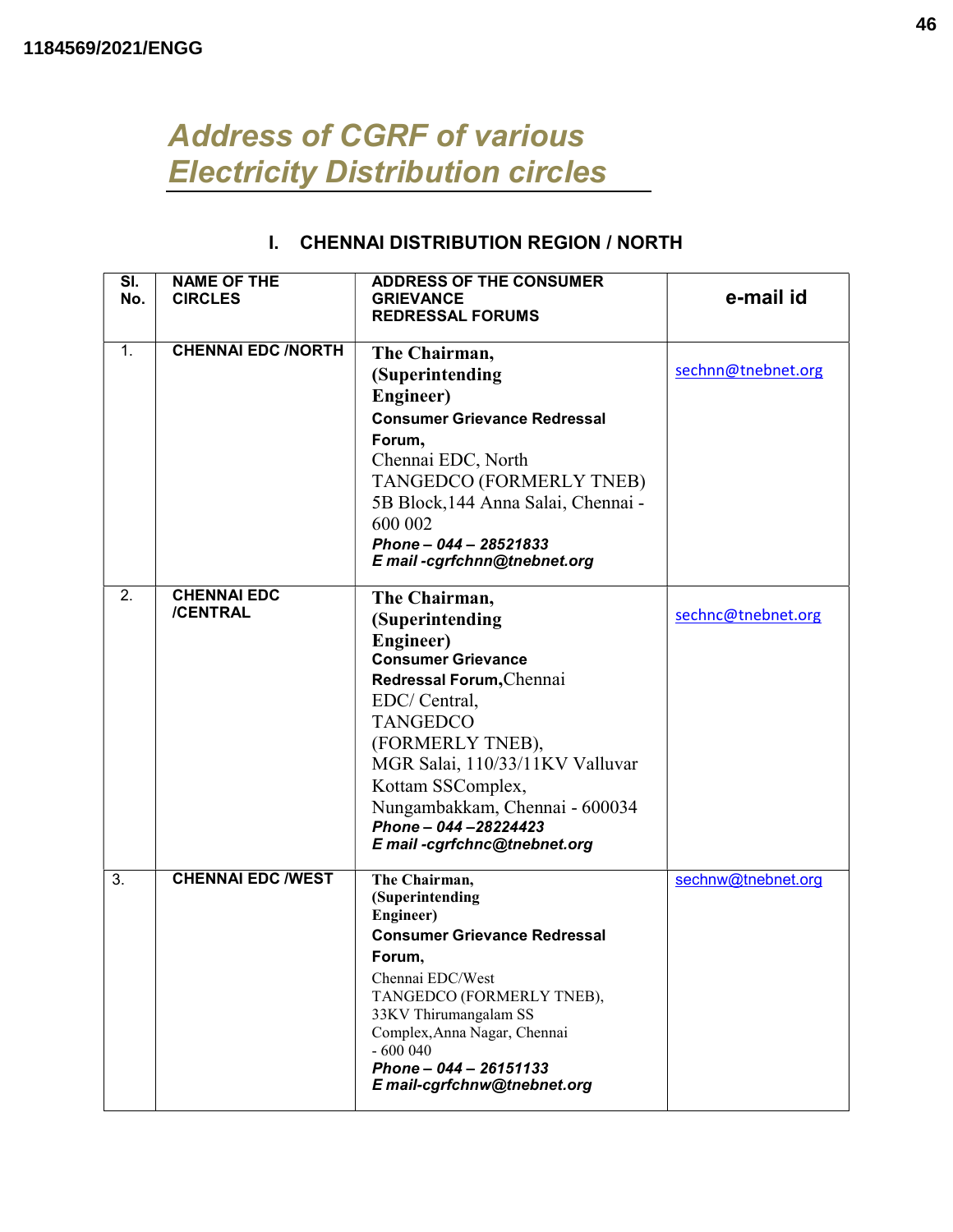|    |                                        | II. CHENNAI DISTRIBUTION REGION / SOUTH                                                                                                                                                                                                                                         |                     |
|----|----------------------------------------|---------------------------------------------------------------------------------------------------------------------------------------------------------------------------------------------------------------------------------------------------------------------------------|---------------------|
| 4. | <b>CHENNAI EDC/</b><br>SOUTH-I         | The Chairman,<br>(Superintending<br>Engineer)<br><b>Consumer Grievance Redressal Forum,</b><br>Chennai EDC/South<br>TANGEDCO (FORMERLY TNEB),<br>110-KV SS Complex, Anna Main Road,<br>K.K. Nagar, Chennai - 600 078.<br>Phone - 044 - 24715121<br>E mail -cgrfchns@tnebnet.org | sechns@tnebnet.org  |
| 5. | <b>CHENNAI EDC/</b><br><b>SOUTH-II</b> | The Chairman,<br>(Superintending<br>Engineer)<br><b>Consumer Grievance Redressal</b><br>Forum,<br>Chennai EDC/ South-II,<br>TANGEDCO (FORMERLY TNEB),<br>110 KV Complex, K.K.Nagar, Chennai -<br>600 078<br>Phone - 044 - 24715126                                              | sechns2@tnebnet.org |
| 6. | <b>CHENGALPATTU</b><br><b>EDC</b>      | The Chairman,<br>(Superintending<br>Engineer)<br><b>Consumer Grievance Redressal</b><br>Forum,<br>Chengalpattu EDC,<br>TANGEDCO (FORMERLY TNEB),<br>130, GST Road, Opposite to<br>New BusStand, Chengalpattu -<br>603 001<br>Phone - 044 - 27423293                             | secpt@tnebnet.org   |
| 7. | <b>KANCHIPURAM EDC</b>                 | The Chairman,<br>(Superintending<br>Engineer)<br><b>Consumer Grievance Redressal Forum,</b><br>Kanchipuram EDC,<br><b>TANGEDCO</b><br>(FORMERLY<br>TNEB),<br>Olimohamedpet,<br>Kanchipuram-631<br>502                                                                           | sekcpm@tnebnet.org  |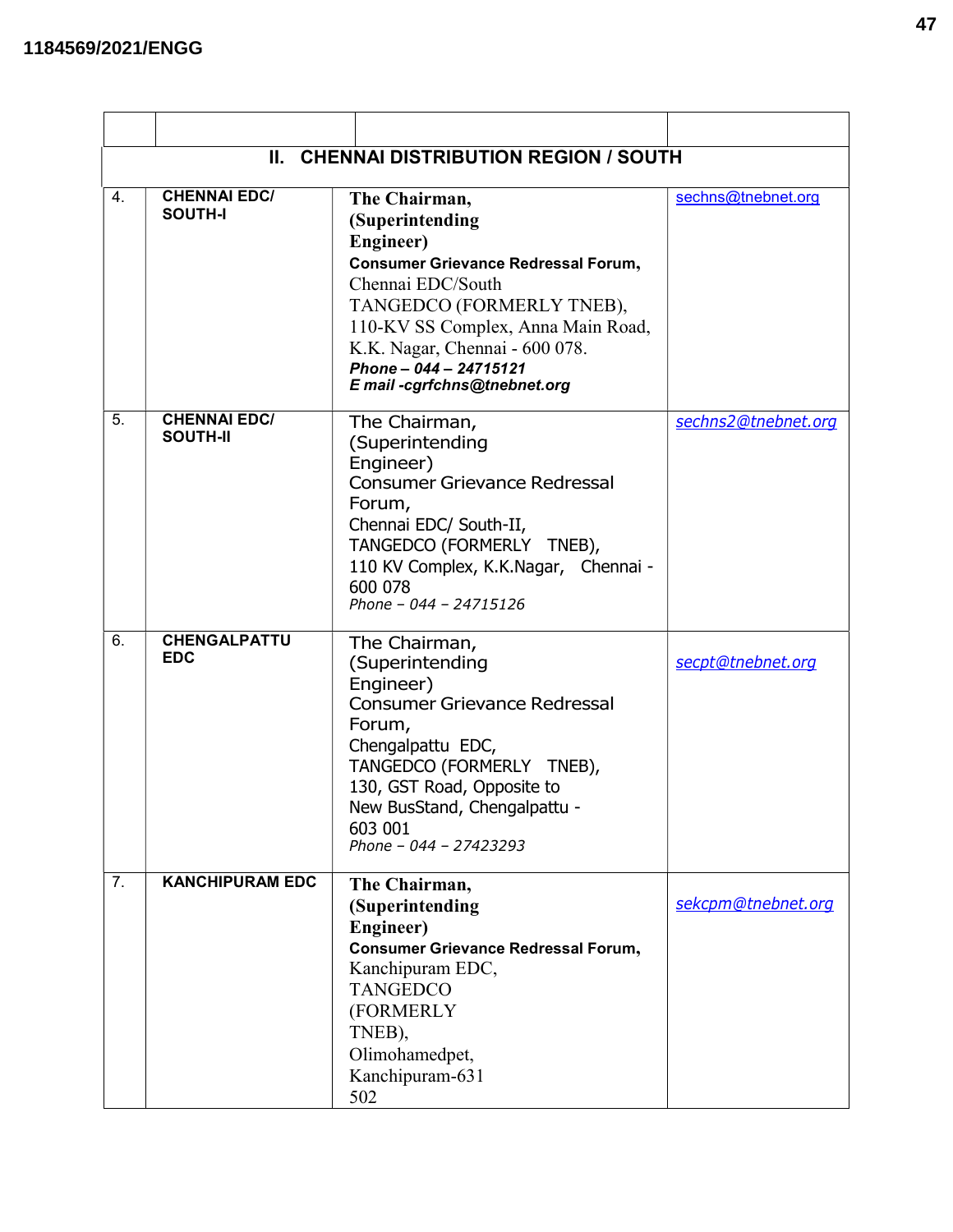|    |                                       | Phone - 044 - 27277508                                                                                                                                                                                                                                     |                    |
|----|---------------------------------------|------------------------------------------------------------------------------------------------------------------------------------------------------------------------------------------------------------------------------------------------------------|--------------------|
|    |                                       |                                                                                                                                                                                                                                                            |                    |
|    |                                       | III. COIMBATORE DISTRIBUTION REGION                                                                                                                                                                                                                        |                    |
| 8  | <b>COIMBATORE</b><br><b>EDC/NORTH</b> | The Chairman,<br>(Superintending<br>Engineer)<br><b>Consumer Grievance Redressal Forum,</b><br>Coimbatore EDC, North<br>TANGEDCO (FORMERLY<br>TNEB),<br>Tatabad, Coimbatore 641 012.<br>Phone - 0422 - 2495133<br>E mail -cgrfcben@tnebnet.org             | secben@tnebnet.org |
| 9  | <b>COIMBATORE</b><br><b>EDC/SOUTH</b> | The Chairman,<br>(Superintending<br>Engineer)<br><b>Consumer Grievance Redressal Forum,</b><br>Coimbatore EDC, South<br>TANGEDCO (FORMERLY<br>TNEB),<br>Tatabad, Coimbatore 641 012.<br>Phone - 0422 - 2493250<br>E mail -cgrfcbes@tnebnet.org             | secbes@tnebnet.org |
| 10 | <b>COIMBATORE</b><br><b>EDC/METRO</b> | The Chairman,<br>(Superintending<br>Engineer)<br><b>Consumer Grievance Redressal</b><br>Forum, Coimbatore EDC,<br>Metro, TANGEDCO<br>(FORMERLY TNEB),<br>No.2940, Tatabad,<br>Coimbatore 641 012.<br>Phone - 0422 - 2481415<br>E mail cgrfcbem@tnebnet.org | secbem@tnebnet.org |
| 11 | <b>TIRUPPUR EDC</b>                   | The Chairman,<br>(Superintending<br>Engineer)<br><b>Consumer Grievance Redressal</b><br>Forum, Tiruppur EDC, TANGEDCO<br>(FORMERLYTNEB), Perumal<br>Nallur Road,<br>Tiruppur-641 602.<br>Phone-0421-2471153<br>E mail - cgrfsetrpr@tnebnet.org             | setrpr@tnebnet.org |
| 12 | <b>PALLADAM EDC</b>                   | The Chairman,                                                                                                                                                                                                                                              | sepldm@tnebnet.org |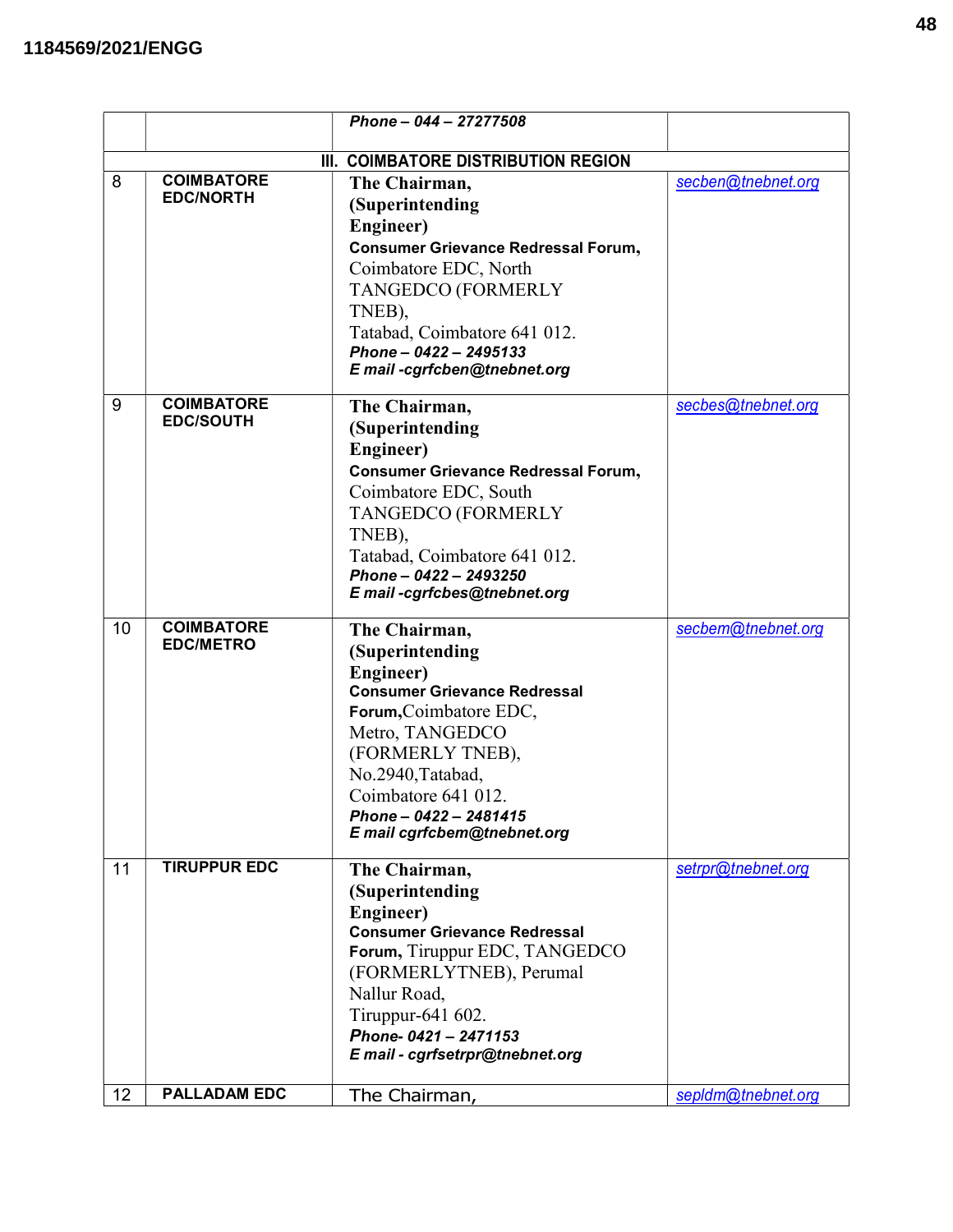|    |                      | (Superintending<br>Engineer)<br><b>Consumer Grievance Redressal</b> |                    |
|----|----------------------|---------------------------------------------------------------------|--------------------|
|    |                      | Forum,                                                              |                    |
|    |                      | Palladam EDC,                                                       |                    |
|    |                      | TANGEDCO (FORMERLY TNEB),                                           |                    |
|    |                      | 56-B, GT Building, Trichy Road,                                     |                    |
|    |                      | Coimbatore $-641664$                                                |                    |
|    |                      | Phone - 04255-251325<br>E mail -sepldm@tnebnet.org                  |                    |
| 13 | <b>UDUMALPET EDC</b> | The Chairman,                                                       | seudt@tnebnet.org  |
|    |                      | (Superintending                                                     |                    |
|    |                      | Engineer)                                                           |                    |
|    |                      | <b>Consumer Grievance Redressal Forum,</b>                          |                    |
|    |                      | Udumalpet EDC, TANGEDCO                                             |                    |
|    |                      | (FORMERLYTNEB), Eripalayam,                                         |                    |
|    |                      | Tiruppur Road, Udumalpet 642126                                     |                    |
|    |                      | Phone - 04252 - 224304                                              |                    |
|    |                      | E mail - cgrfudt@tnebnet.org                                        |                    |
| 14 | <b>NILGIRIS EDC</b>  | The Chairman,                                                       | senilg@tnebnet.org |
|    |                      | (Superintending                                                     |                    |
|    |                      | <b>Engineer)</b>                                                    |                    |
|    |                      | <b>Consumer Grievance Redressal</b>                                 |                    |
|    |                      | Forum, Nilgiris EDC, TANGEDCO                                       |                    |
|    |                      | (FORMERLYTNEB), New Diary                                           |                    |
|    |                      | Complex, Coonoor Road,                                              |                    |
|    |                      | Udagamandalam - 643 001.                                            |                    |
|    |                      | Phone - 0423 - 2444382<br>E mail - cgrfnilg@tnebnet.org             |                    |
|    |                      |                                                                     |                    |
| 15 | <b>ERODE EDC</b>     | IV. ERODE DISTRIBUTION REGION                                       |                    |
|    |                      | The Chairman,                                                       | seed@tnebnet.org   |
|    |                      | (Superintending                                                     |                    |
|    |                      | <b>Engineer</b> )                                                   |                    |
|    |                      | <b>Consumer Grievance Redressal Forum,</b><br>Erode EDC,            |                    |
|    |                      | TANGEDCO (FORMERLY                                                  |                    |
|    |                      | TNEB), 948, E.V.N. Road,                                            |                    |
|    |                      | Erode 638 009                                                       |                    |
|    |                      | Phone - 0424 - 2217245                                              |                    |
|    |                      | E mail - cgrfed@tnebnet.org                                         |                    |
| 16 | <b>GOBI EDC</b>      | The Chairman,                                                       | segobi@tnebnet.org |
|    |                      | (Superintending                                                     |                    |
|    |                      | Engineer)                                                           |                    |
|    |                      | <b>Consumer Grievance Redressal</b>                                 |                    |
|    |                      | Forum, Gobichettipalayam EDC,                                       |                    |
|    |                      | 132, Cutchery Street, TANGEDCO                                      |                    |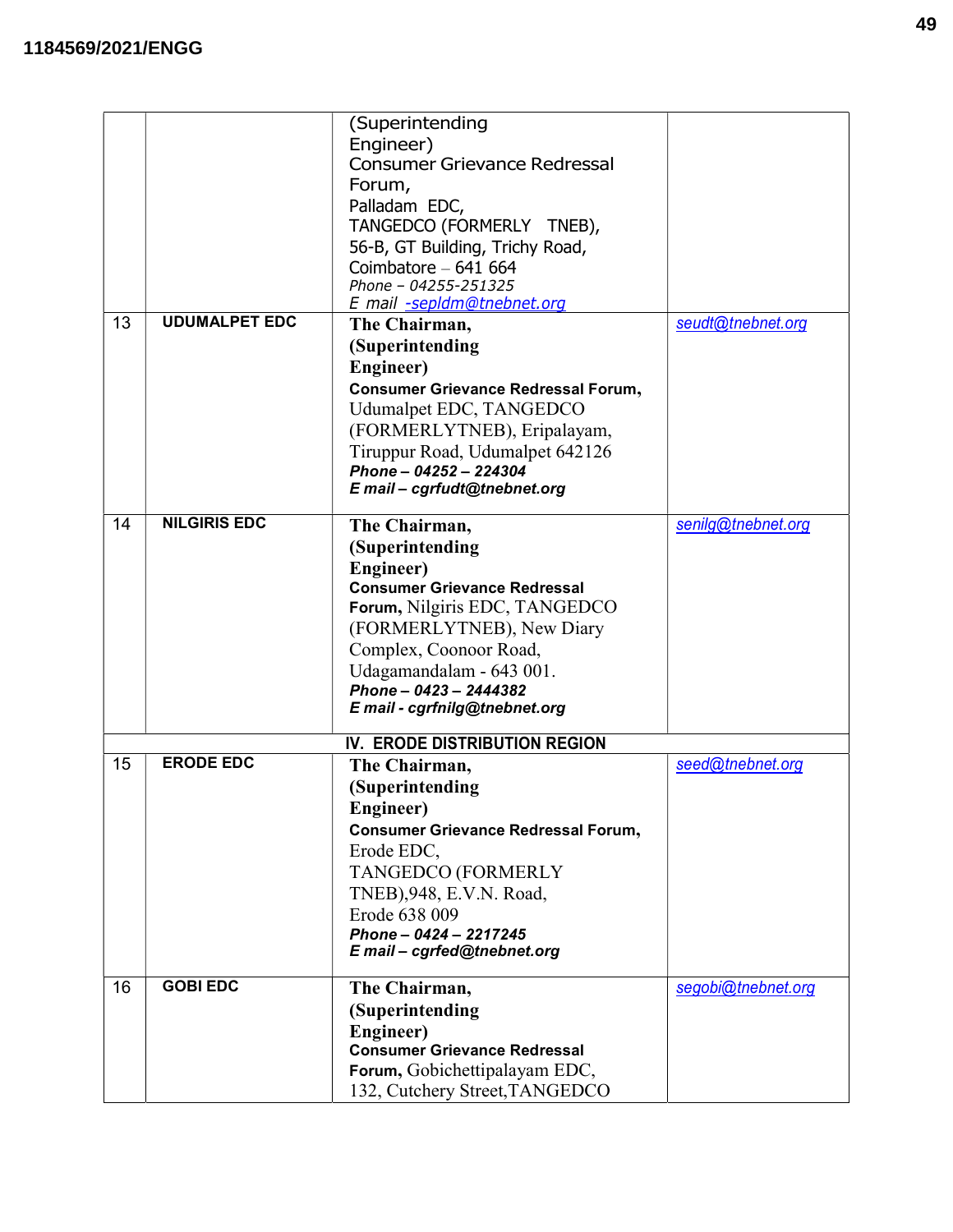|    |                     | (FORMERLY TNEB), Gobi- 638                              |                    |
|----|---------------------|---------------------------------------------------------|--------------------|
|    |                     | 452                                                     |                    |
|    |                     | Phone - 04285 - 223701<br>E mail - cgrfgobi@tnebnet.org |                    |
| 17 | <b>METTUR EDC</b>   | The Chairman,                                           | semtr@tnebnet.org  |
|    |                     | (Superintending                                         |                    |
|    |                     | Engineer)                                               |                    |
|    |                     | <b>Consumer Grievance Redressal Forum,</b>              |                    |
|    |                     | Mettur EDC, TANGEDCO                                    |                    |
|    |                     | (FORMERLY                                               |                    |
|    |                     | TNEB), Mettur Dam - 636 401, Salem                      |                    |
|    |                     | District.                                               |                    |
|    |                     | Phone - 04298 - 244177                                  |                    |
|    |                     | E mail - cgrfmtr@tnebnet.org                            |                    |
| 18 | <b>NAMAKKAL EDC</b> | The Chairman,                                           | senmkl@tnebnet.org |
|    |                     | (Superintending                                         |                    |
|    |                     | Engineer)                                               |                    |
|    |                     | <b>Consumer Grievance Redressal Forum,</b>              |                    |
|    |                     | Namakkal EDC, TANGEDCO                                  |                    |
|    |                     | (FORMERLY                                               |                    |
|    |                     |                                                         |                    |
|    |                     | TNEB), Sri Krishna                                      |                    |
|    |                     | Complex, (Opp. to Jai                                   |                    |
|    |                     | Suriya Departmental                                     |                    |
|    |                     | Store)<br>32/1,                                         |                    |
|    |                     | Karuppanan Street,                                      |                    |
|    |                     | Paramathy Road, Namakkal- 637 001                       |                    |
|    |                     | Phone - 04286-233333<br>E mail -cgrfnmkl@tnebnet.org    |                    |
|    |                     |                                                         |                    |
| 19 | <b>SALEM EDC</b>    | The Chairman,                                           | sesIm@tnebnet.org  |
|    |                     | (Superintending                                         |                    |
|    |                     | Engineer)                                               |                    |
|    |                     | <b>Consumer Grievance Redressal</b>                     |                    |
|    |                     | Forum, Salem EDC, KN Colony,                            |                    |
|    |                     | Udayapatti, TANGEDCO                                    |                    |
|    |                     | (FORMERLY TNEB)                                         |                    |
|    |                     | Salem - 636 014                                         |                    |
|    |                     | Phone - 0427 - 2241310                                  |                    |
|    |                     | E mail - cgrfslm@tnebnet.org                            |                    |
|    |                     | <b>V. MADURAI DISTRIBUTION REGION</b>                   |                    |
| 20 | <b>MADURAI</b>      | The Chairman,                                           | semdua@tnebnet.org |
|    | <b>EDC/METRO</b>    | (Superintending                                         |                    |
|    |                     | <b>Engineer</b> )                                       |                    |
|    |                     | <b>Consumer Grievance Redressal Forum,</b>              |                    |
|    |                     | Madurai EDC/Metro                                       |                    |
|    |                     | TANGEDCO (FORMERLY TNEB),                               |                    |
|    |                     | K.Pudur,                                                |                    |
|    |                     | Madurai 625 007.                                        |                    |
|    |                     |                                                         |                    |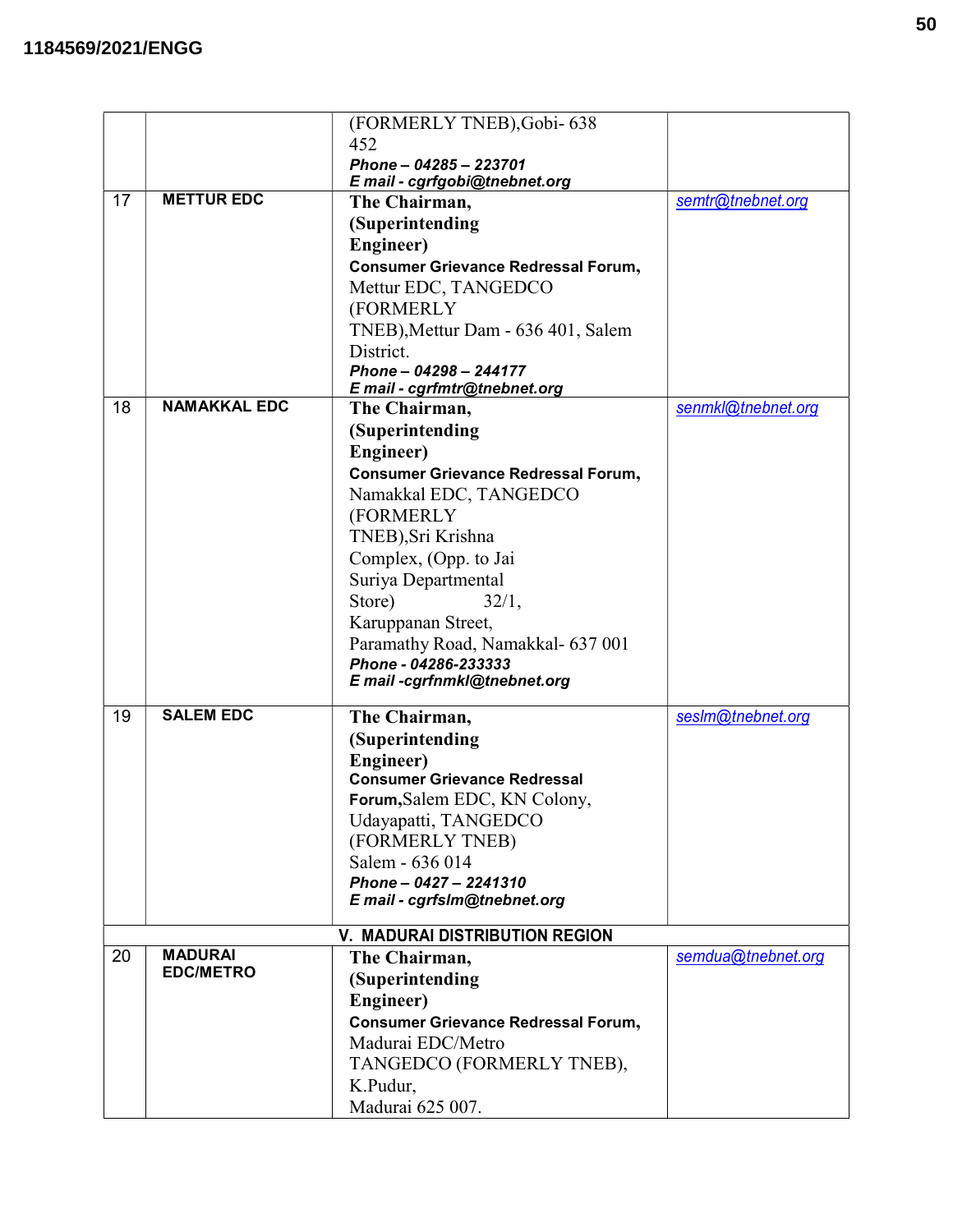|    |                                     | Phone - 0452 - 2538159<br>E mail cgrfmdua@tnebnet.org                                                                                                                                                                                                                                           |                     |
|----|-------------------------------------|-------------------------------------------------------------------------------------------------------------------------------------------------------------------------------------------------------------------------------------------------------------------------------------------------|---------------------|
| 21 | <b>MADURAI EDC</b>                  | The Chairman,<br>(Superintending<br>Engineer)<br><b>Consumer Grievance Redressal Forum,</b><br>Madurai EDC, TANGEDCO<br>(FORMERLY<br>TNEB), K.Pudur, Madurai 625 007.<br>Phone - 0452 - 2537754<br>E mail - cgrfmdu@tnebnet.org                                                                 | semdu@tnebnet.org   |
| 22 | <b>DINDIGUL EDC</b>                 | The Chairman,<br>(Superintending<br><b>Engineer</b> )<br><b>Consumer Grievance Redressal Forum,</b><br>Dindigul EDC,<br>TANGEDCO (FORMERLY TNEB),<br>Meenakshi Nayakkan Patty Post,<br>Dindigul -624 002.                                                                                       | sedgl@tnebnet.org   |
| 23 | <b>THENI EDC</b>                    | The Chairman,<br>(Superintending<br>Engineer)<br><b>Consumer Grievance Redressal</b><br>Forum, Theni EDC, NRT Nagar<br>Main Road, TANGEDCO<br>(FORMERLY TNEB),<br>Theni 625 531<br>Phone - 04546 - 253677<br>E mail - cgrftheni@tnebnet.org                                                     | setheni@tnebnet.org |
| 24 | <b>RAMANATHAPURAM</b><br><b>EDC</b> | The Chairman,<br>(Superintending<br>Engineer)<br><b>Consumer Grievance Redressal Forum,</b><br>Ramnad EDC, TANGEDCO<br>(FORMERLY<br>TNEB), Rameswaram<br>Road, Near RTO<br>Office, Bharathi<br>Nargar,<br>Ramanadapuram -<br>623 503.<br>Phone - 04567 - 230577<br>E mail - cgrfrmd@tnebnet.org | sermd@tnebnet.org   |
| 25 | <b>SIVAGANGAI EDC</b>               | The Chairman,<br>(Superintending<br>Engineer)                                                                                                                                                                                                                                                   | sesiva@tnebnet.org  |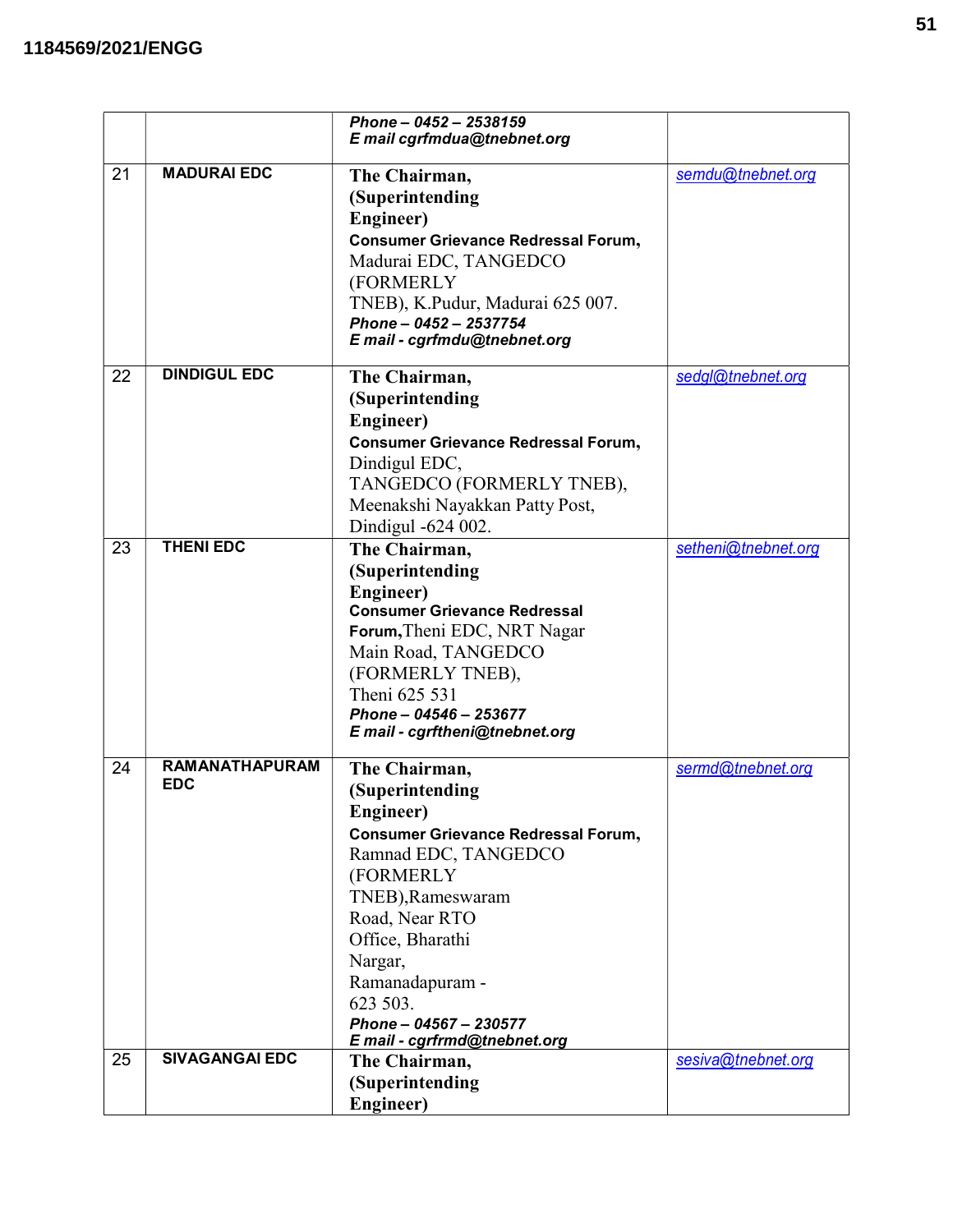|    |                        | <b>Consumer Grievance Redressal Forum,</b> |                    |
|----|------------------------|--------------------------------------------|--------------------|
|    |                        | Sivagangai EDC,                            |                    |
|    |                        | TANGEDCO (FORMERLY TNEB),                  |                    |
|    |                        | Sivagangai Collectorate Complex,           |                    |
|    |                        | Sivaganga $-630562$ .                      |                    |
|    |                        | Phone - 04575 - 241600                     |                    |
|    |                        | E mail - cgrfsiva@tnebnet.org              |                    |
|    |                        | <b>VI. TIRUNELVELI DISTRIBUTION REGION</b> |                    |
| 26 | <b>KANYAKUMARI EDC</b> | The Chairman,                              | sekk@tnebnet.org   |
|    |                        | (Superintending                            |                    |
|    |                        | Engineer)                                  |                    |
|    |                        | <b>Consumer Grievance Redressal Forum,</b> |                    |
|    |                        | Kanyakumari EDC,                           |                    |
|    |                        | TANGEDCO (FORMERLY TNEB),                  |                    |
|    |                        |                                            |                    |
|    |                        | Parvathipuram, Nagercoil, -                |                    |
|    |                        | 629 003, Kanyakumari                       |                    |
|    |                        | District.                                  |                    |
|    |                        | Phone - 04652 - 230160                     |                    |
|    |                        | E mail - cgrfkk@tnebnet.org                |                    |
| 27 | <b>TIRUNELVELI EDC</b> | The Chairman,                              | setin@tnebnet.org  |
|    |                        | (Superintending                            |                    |
|    |                        | Engineer)                                  |                    |
|    |                        | <b>Consumer Grievance Redressal Forum,</b> |                    |
|    |                        | Tirunelveli EDC,                           |                    |
|    |                        | TANGEDCO (FORMERLY TNEB),                  |                    |
|    |                        | Anna Building, Thiagaraja Nagar,           |                    |
|    |                        | Tirunelveli<br>627 011.                    |                    |
|    |                        | Phone - 0462 - 2531981                     |                    |
|    |                        | E mail - cgrftin@tnebnet.org               |                    |
| 28 | <b>TUTICORIN EDC</b>   | The Chairman,                              | setuti@tnebnet.org |
|    |                        | (Superintending                            |                    |
|    |                        | Engineer)                                  |                    |
|    |                        | <b>Consumer Grievance Redressal Forum,</b> |                    |
|    |                        | Tuticorin EDC,                             |                    |
|    |                        | TANGEDCO (FORMERLY TNEB),                  |                    |
|    |                        | 131 & 132, Ettaiyapuram Road,              |                    |
|    |                        | Tuticorin - 628 001.                       |                    |
|    |                        | Phone - 0461 - 2324150                     |                    |
|    |                        | E mail - cgrftuti@tnebnet.org              |                    |
| 29 | <b>VIRUDUNAGAR EDC</b> | The Chairman,                              | sevdr@tnebnet.org  |
|    |                        | (Superintending                            |                    |
|    |                        | Engineer)                                  |                    |
|    |                        | <b>Consumer Grievance Redressal Forum,</b> |                    |
|    |                        | Virudhunagar EDC,                          |                    |
|    |                        | TANGEDCO (FORMERLY TNEB),                  |                    |
|    |                        | 65/1                                       |                    |
|    |                        |                                            |                    |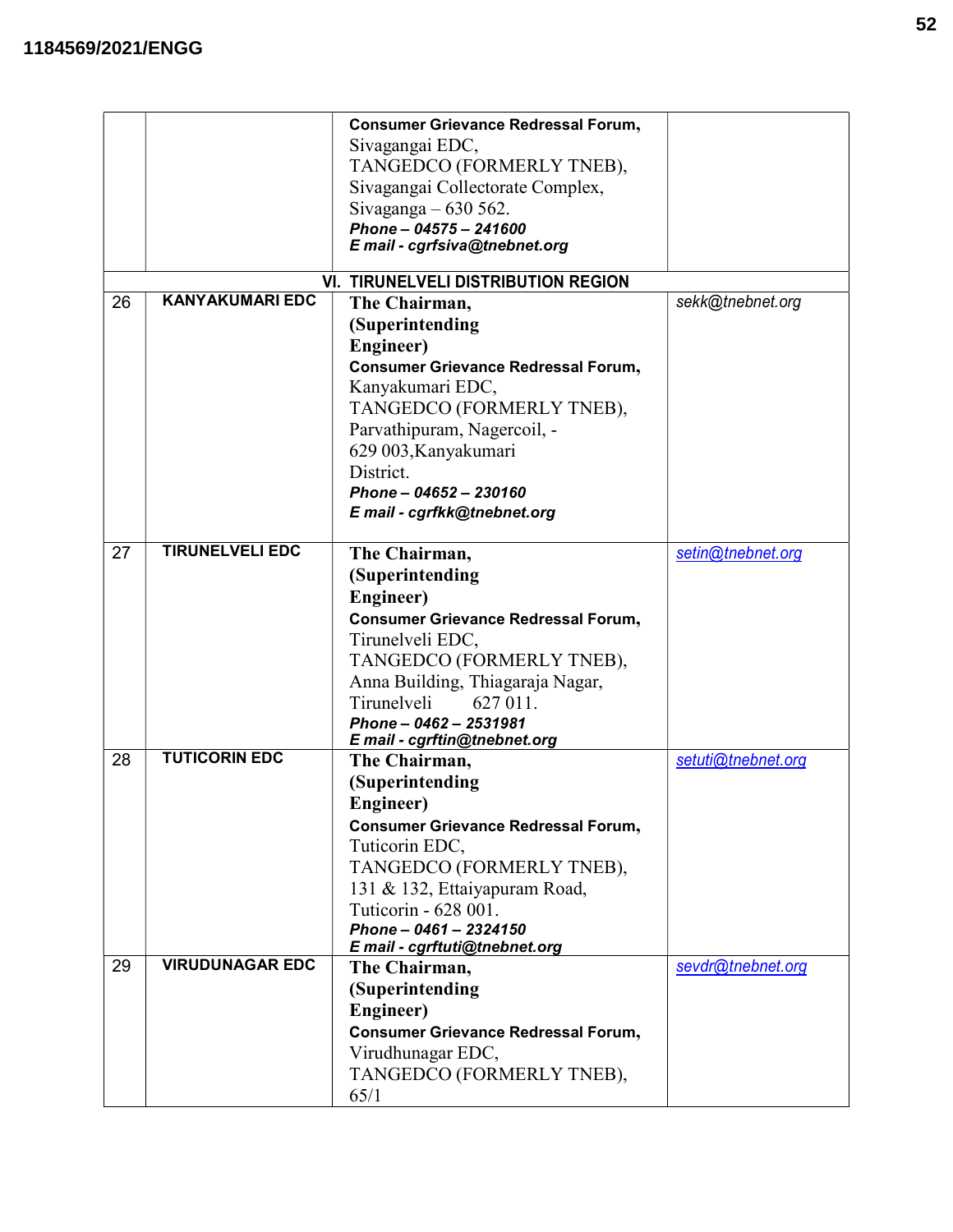|     |                       | Ramamoorthy                                            |                    |
|-----|-----------------------|--------------------------------------------------------|--------------------|
|     |                       | Road,                                                  |                    |
|     |                       | Virudhunagar-626                                       |                    |
|     |                       | 001.                                                   |                    |
|     |                       | Phone - 04562 - 244111                                 |                    |
|     |                       | E mail - cgrfvdr@tnebnet.org                           |                    |
|     |                       | <b>VII. TRICHY DISTRIBUTION REGION</b>                 |                    |
| 30. | <b>KARUR EDC</b>      | The Chairman,                                          | sekrr@tnebnet.org  |
|     |                       |                                                        |                    |
|     |                       | (Superintending                                        |                    |
|     |                       | Engineer)<br><b>Consumer Grievance Redressal</b>       |                    |
|     |                       | Forum, Karur EDC, 3, Kovai                             |                    |
|     |                       | Road, TANGEDCO                                         |                    |
|     |                       |                                                        |                    |
|     |                       | (FORMERLY TNEB),                                       |                    |
|     |                       | Karur 639 002.                                         |                    |
|     |                       | Phone - 04324 - 248778<br>E mail - cgrfkrr@tnebnet.org |                    |
|     |                       |                                                        |                    |
| 31  | <b>NAGAPATTINAM</b>   | The Chairman,                                          | senpm@tnebnet.org  |
|     | <b>EDC</b>            | (Superintending                                        |                    |
|     |                       | Engineer)                                              |                    |
|     |                       | <b>Consumer Grievance Redressal Forum,</b>             |                    |
|     |                       | Nagapattinam EDC,                                      |                    |
|     |                       | TANGEDCO (FORMERLY TNEB),                              |                    |
|     |                       | 36 Sattayappar East                                    |                    |
|     |                       | Street,                                                |                    |
|     |                       | Nagapattinam, 611                                      |                    |
|     |                       | 001                                                    |                    |
|     |                       | Phone - 04365 - 224878                                 |                    |
|     |                       | $E$ mail -                                             |                    |
|     |                       | cgrfnpm@tnebnet.org                                    |                    |
|     |                       |                                                        |                    |
| 32  | <b>THIRUVARUR EDC</b> | The Chairman,                                          | setrvr@tnebnet.org |
|     |                       | (Superintending                                        |                    |
|     |                       | Engineer)                                              |                    |
|     |                       | <b>Consumer Grievance Redressal Forum,</b>             |                    |
|     |                       | Tiruvarur EDC,                                         |                    |
|     |                       | TANGEDCO (FORMERLY TNEB),                              |                    |
|     |                       | No. 73-C, Durgalaya Road, Tiruvarur 610                |                    |
|     |                       | 001.                                                   |                    |
|     |                       | Phone - $04366 - 244099$                               |                    |
|     |                       | E mail - setrvr@tnebnet.org                            |                    |
| 33  | <b>PUDUKOTTAI EDC</b> | The Chairman,                                          | sepdk@tnebnet.org  |
|     |                       | (Superintending                                        |                    |
|     |                       | Engineer)                                              |                    |
|     |                       | <b>Consumer Grievance Redressal Forum,</b>             |                    |
|     |                       | Pudkottai EDC, Post box No. 30, Near                   |                    |
|     |                       | old Busstand,                                          |                    |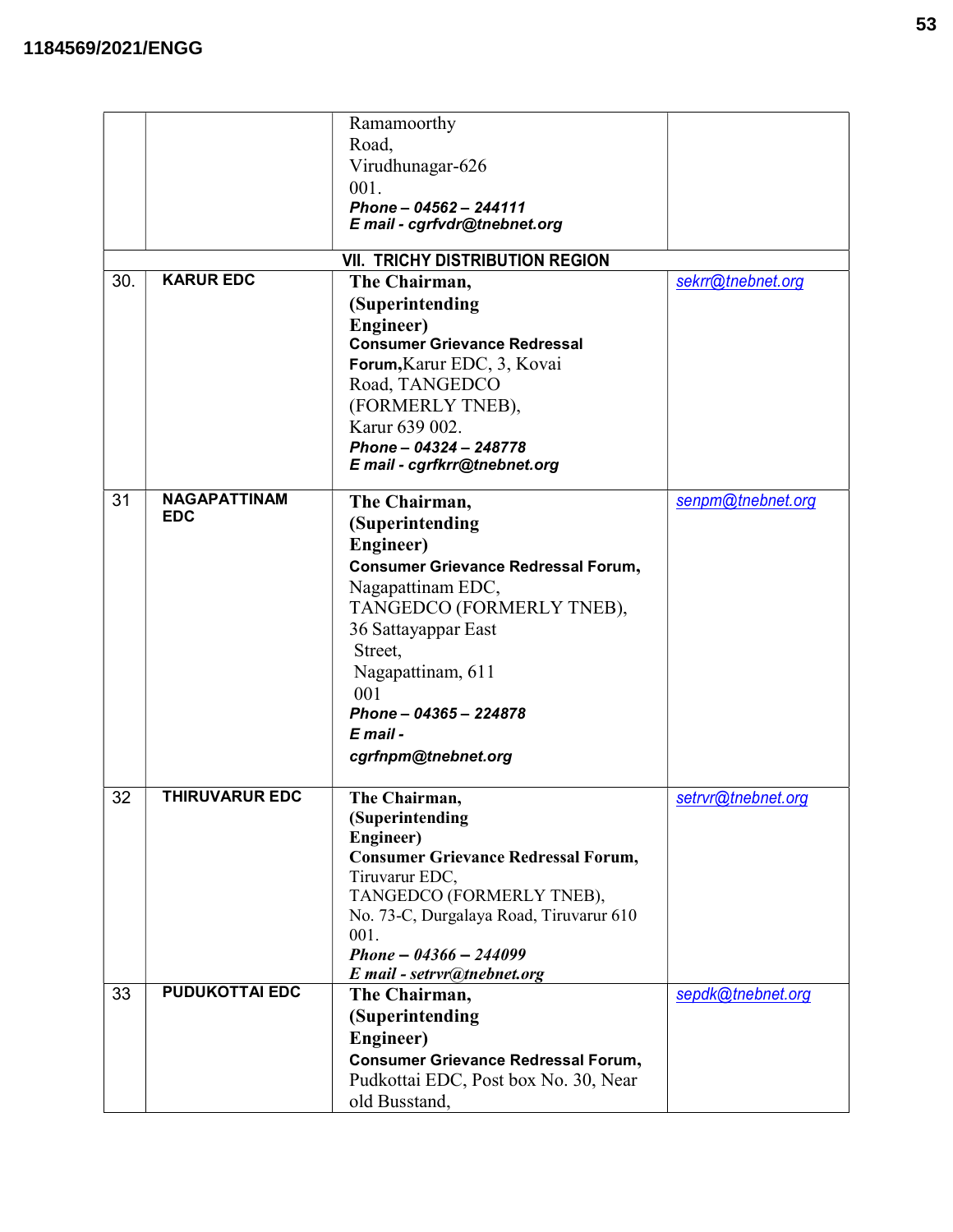|    |                         | TANGEDCO (FORMERLY TNEB),                  |                    |
|----|-------------------------|--------------------------------------------|--------------------|
|    |                         | 3074 East Main Road, Pudukottai 622        |                    |
|    |                         | 001.                                       |                    |
|    |                         | Phone - 04322 - 221853                     |                    |
|    |                         | E mail - cgrfpdk@tnebnet.org               |                    |
| 34 | <b>THANJAVUR EDC</b>    | The Chairman,                              | setnj@tnebnet.org  |
|    |                         | (Superintending                            |                    |
|    |                         | Engineer)                                  |                    |
|    |                         | <b>Consumer Grievance Redressal Forum,</b> |                    |
|    |                         | Thanjavuri EDC,                            |                    |
|    |                         | TANGEDCO (FORMERLY TNEB),                  |                    |
|    |                         | No.1 Vallam Road, Thanjavur 613 007        |                    |
|    |                         | Phone - 04362 - 230661                     |                    |
|    |                         | E mail - cgrftnj@tnebnet.org               |                    |
| 35 | <b>TRICHY EDC/METRO</b> | The Chairman,                              | setrym@tnebnet.org |
|    |                         | (Superintending                            |                    |
|    |                         | Engineer)                                  |                    |
|    |                         | <b>Consumer Grievance Redressal Forum,</b> |                    |
|    |                         | Tiruchy EDC/ Metro,                        |                    |
|    |                         | TANGEDCO (FORMERLY TNEB),                  |                    |
|    |                         | Mannarpuram Main Road, , Trichy 620        |                    |
|    |                         | 020.                                       |                    |
|    |                         | Phone - 0431 - 2422216                     |                    |
|    |                         | E mail -cgrftrym@tnebnet.org               |                    |
| 36 | <b>PERAMBALUR EDC</b>   | The Chairman,                              | sepblr@tnebnet.org |
|    |                         | (Superintending                            |                    |
|    |                         | Engineer)                                  |                    |
|    |                         | <b>Consumer Grievance Redressal</b>        |                    |
|    |                         | Forum,                                     |                    |
|    |                         | TANGEDCO (FORMERLY                         |                    |
|    |                         | TNEB),                                     |                    |
|    |                         | 230 KV Auto Sub-Station                    |                    |
|    |                         | Campus, Perambalur Near Four               |                    |
|    |                         | Road,                                      |                    |
|    |                         | Perambalur $-621220$                       |                    |
|    |                         | Phone - 04328 - 224015                     |                    |
|    |                         | E mail - cgrftryn@tnebnet.org              |                    |
|    |                         |                                            |                    |
| 37 | <b>DHARMAPURI EDC</b>   | <b>VIII. VELLORE DISTRIBUTION REGION</b>   |                    |
|    |                         | The Chairman,                              | sedpi@tnebnet.org  |
|    |                         | (Superintending                            |                    |
|    |                         | Engineer)                                  |                    |
|    |                         | <b>Consumer Grievance Redressal</b>        |                    |
|    |                         | Forum, Dharmapuri EDC,                     |                    |
|    |                         | TANGEDCO (FORMERLY                         |                    |
|    |                         | TNEB), Salem Main Road,                    |                    |
|    |                         | Opp. to Collectrate,                       |                    |
|    |                         | Dharmapuri - 636 705                       |                    |
|    |                         | Phone - 04342 - 230737                     |                    |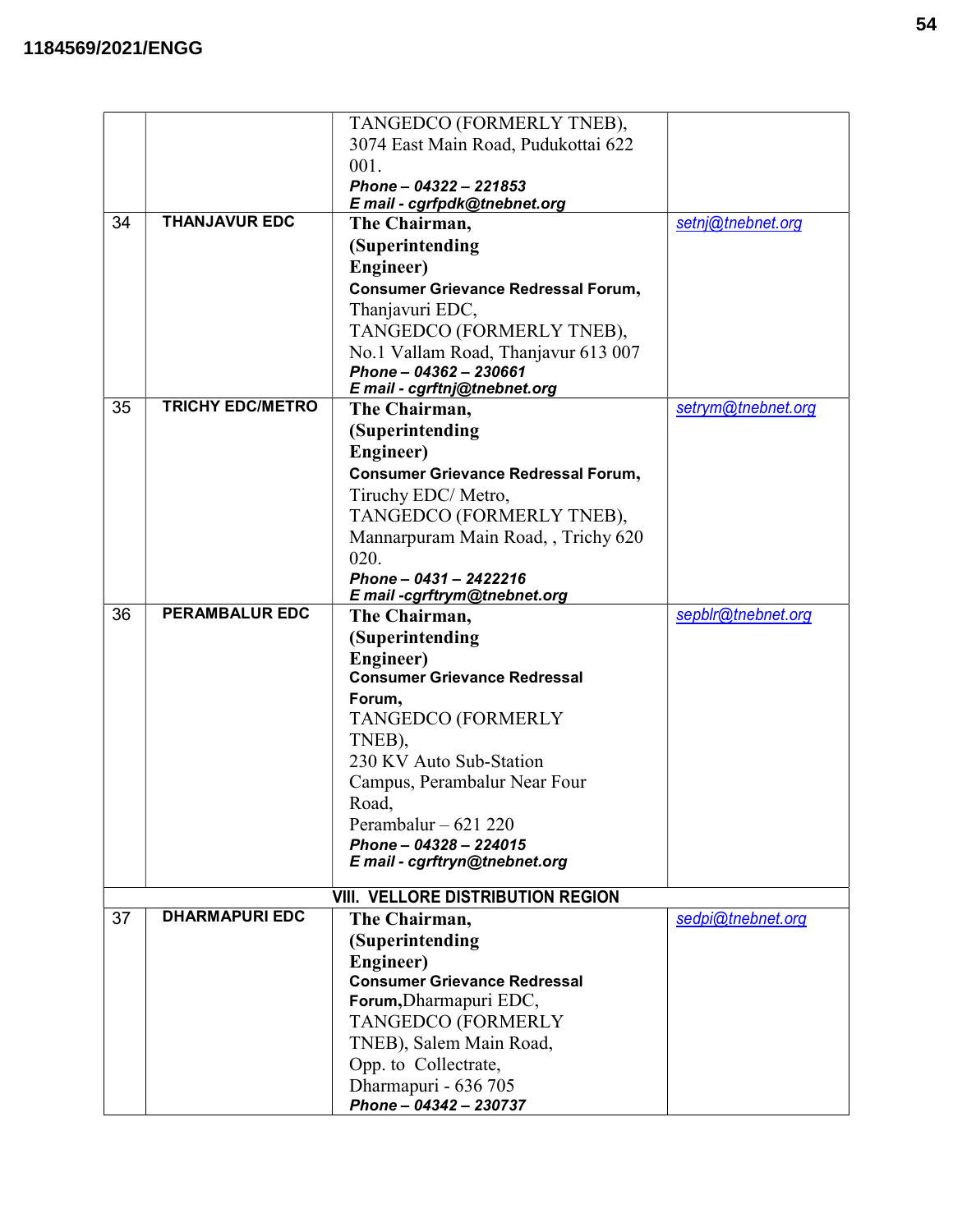|    |                        | E mail - cgrfdpi@tnebnet.org                                      |                     |
|----|------------------------|-------------------------------------------------------------------|---------------------|
| 38 | <b>KRISHNAGIRI EDC</b> | The Chairman,                                                     | sekgiri@tnebnet.org |
|    |                        | (Superintending                                                   |                     |
|    |                        | Engineer)                                                         |                     |
|    |                        | <b>Consumer Grievance Redressal Forum,</b>                        |                     |
|    |                        | KRISHNAGIRI EDC,                                                  |                     |
|    |                        | TANGEDCO (FORMERLY TNEB),                                         |                     |
|    |                        | Old Concord School Building,                                      |                     |
|    |                        | Avathanapatti, Krishnagiri - 635 001                              |                     |
|    |                        | Phone - 04343 - 292950                                            |                     |
|    |                        | E mail - sekgiri@tnebnet.org                                      |                     |
| 39 | <b>THIRUPATHUR EDC</b> | The Chairman,                                                     | setpt@tnebnet.org   |
|    |                        | (Superintending                                                   |                     |
|    |                        | Engineer),                                                        |                     |
|    |                        | <b>Consumer Grievance Redressal</b>                               |                     |
|    |                        | Forum, Thirupathur EDC,                                           |                     |
|    |                        | TANGEDCO (FORMERLY                                                |                     |
|    |                        | TNEB), 2/4B,                                                      |                     |
|    |                        | Balammal Colony, North Arcot                                      |                     |
|    |                        | District, Thiruppathur 635 601.                                   |                     |
|    |                        | Phone - 04179 - 225923<br>E mail - cgrftpt@tnebnet.org            |                     |
|    |                        |                                                                   |                     |
| 40 | <b>VELLORE EDC</b>     | The Chairman,                                                     | sevl@tnebnet.org    |
|    |                        | (Superintending                                                   |                     |
|    |                        | Engineer),                                                        |                     |
|    |                        | <b>Consumer Grievance Redressal Forum,</b>                        |                     |
|    |                        | Vellore EDC, TANGEDCO                                             |                     |
|    |                        | (FORMERLY                                                         |                     |
|    |                        | TNEB), Gandhi                                                     |                     |
|    |                        | Nagar, 10 <sup>th</sup> East                                      |                     |
|    |                        | Main Road,                                                        |                     |
|    |                        | <b>Vellore 632 006</b>                                            |                     |
|    |                        | Phone - 0416 - 2243121                                            |                     |
|    |                        | E mail - cgrfvl@tnebnet.org<br>IX. VILLUPURAM DISTRIBUTION REGION |                     |
| 41 | <b>CUDDALORE EDC</b>   | The Chairman,                                                     | secud@tnebnet.org   |
|    |                        | (Superintending                                                   |                     |
|    |                        | Engineer)                                                         |                     |
|    |                        | <b>Consumer Grievance Redressal Forum,</b>                        |                     |
|    |                        | Cuddalore EDC, TANGEDCO                                           |                     |
|    |                        | (FORMERLY                                                         |                     |
|    |                        | TNEB), Capper                                                     |                     |
|    |                        | Hills, Cuddalore 607                                              |                     |
|    |                        | 004.                                                              |                     |
|    |                        | Phone - 04142 - 223969                                            |                     |
|    |                        | E mail - cgrfcud@tnebnet.org                                      |                     |
|    |                        |                                                                   |                     |